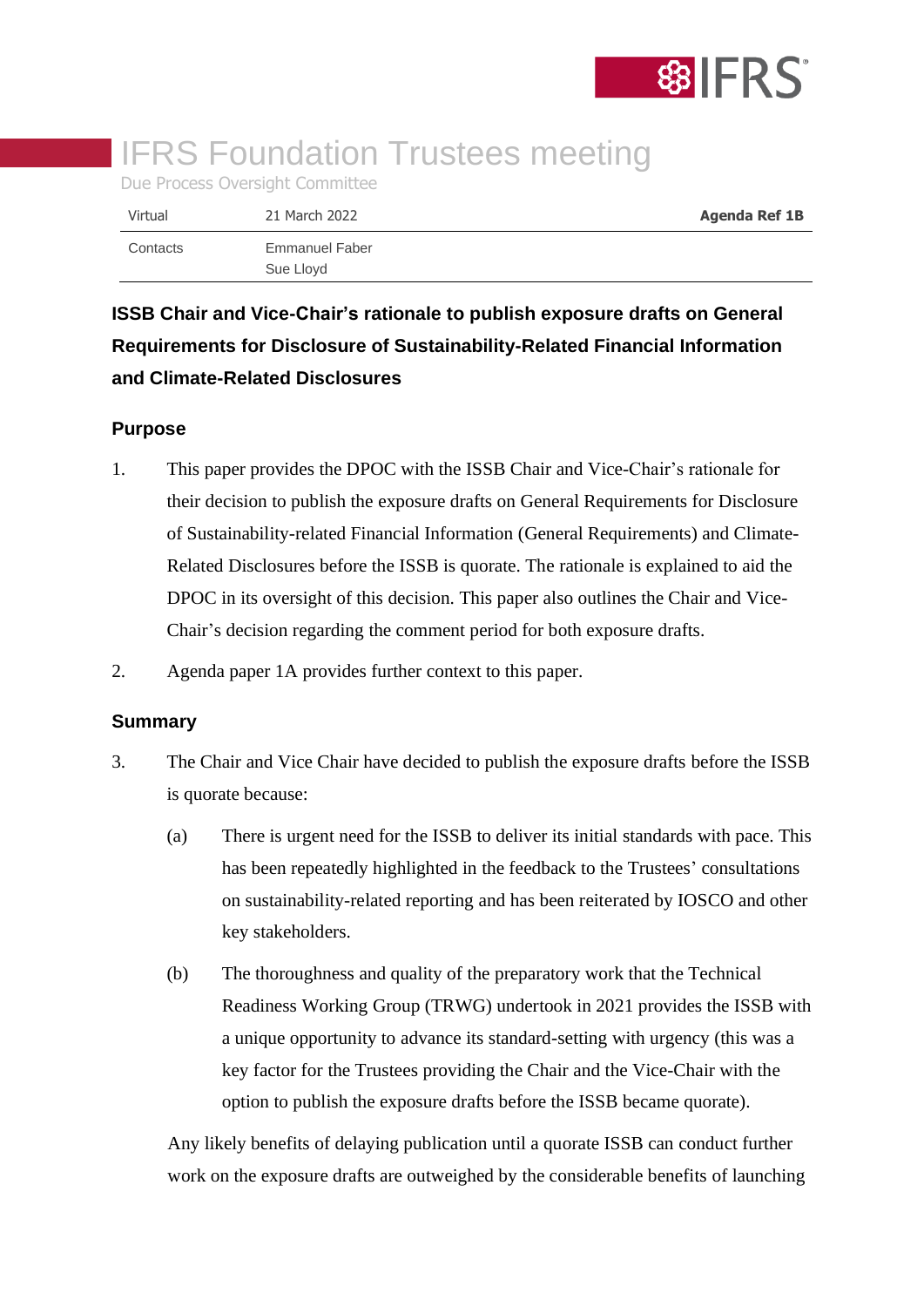a consultation now. Consultation at this juncture will significantly clarify the ISSB's role regarding the type of information that its standards will require to be disclosed and facilitate interoperability with developing jurisdictional requirements. Relatedly publication at this time is expected to enable the exposure drafts to be open for comment concurrently with consultations on climate and broader sustainabilityrelated disclosures by some key jurisdictions.

- 4. The Chair and Vice-Chair have also decided that a period of 120 days is appropriate for the exposure drafts to be open for public comment.
- 5. The paper is structured as follows:
	- (a) Background and context to the development of the ISSB exposure drafts (paragraphs 6-16)
		- (i) ISSB Exposure Drafts reflecting the TRWG prototype standards;
		- (ii) Main changes to the TRWG prototype standards; and
		- (iii) Facilitating stakeholder engagement with the exposure drafts;
	- (b) Benefits of the ISSB consultation before the ISSB is quorate (paragraphs 17- 28);
		- (i) Advancing standard-setting with urgency; and
		- (ii) Clarifying scope and demonstrating interoperability;
	- (c) Comment period (paragraphs 29-36); and
	- (d) Conclusion (paragraph 37).

#### **Background and context to the development of the ISSB exposure drafts**

## *ISSB Exposure Drafts reflecting the TRWG prototype standards*

- 6. As explained at the DPOC 1 March 2022 meeting, the two ISSB exposure drafts, General Requirements and Climate-Related Disclosures, fundamentally reflect the TRWG's prototype standards that were published on the Foundation's website on 3 November 2021.
- 7. Furthermore, the TRWG's prototype standards themselves built on the work by the TRWG's individual member organisations, the market-informed and market-tested tools and resources that have emerged from that work, and the individual and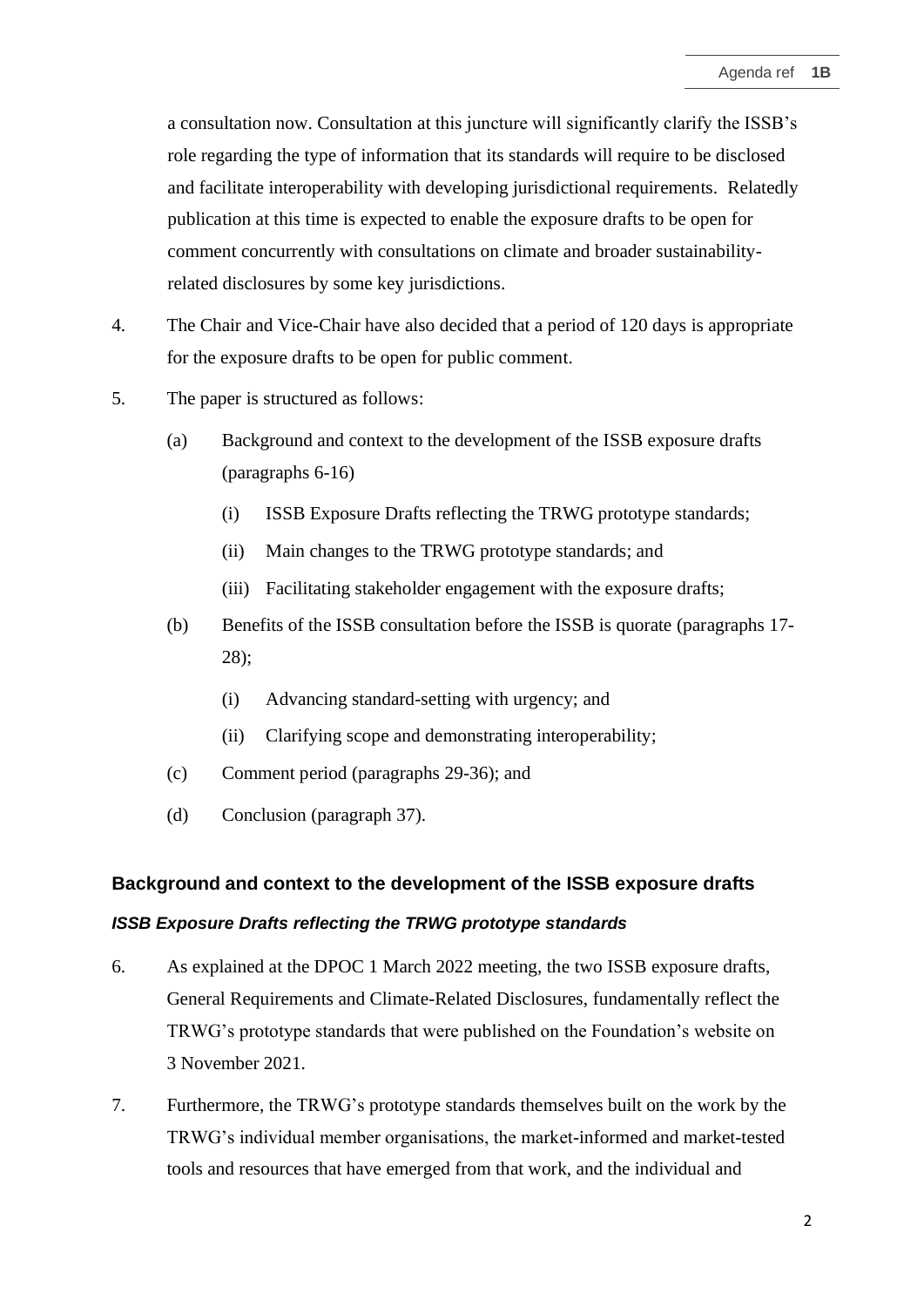collective expertise established through the development and implementation of these resources. More specifically, the General Requirements and the Climate-Related Disclosures Prototypes represent the evolution of the December 2020 paper published by a group of five standard-setters and framework providers<sup>1</sup> focused on corporate sustainability and integrated reporting.

- 8. As explained at the DPOC 1 March meeting, the TRWG also benefitted from input from the Technical Experts Group established by IOSCO in developing the prototype standards. Targeted market outreach was also conducted with TRWG members' stakeholders in September 2021 and the TRWG endeavoured to address the feedback from this outreach in the prototypes published on 3 November 2021. Any comments received from IOSCO and from the targeted market outreach that were unresolved have further informed the development of the prototype standards into ISSB exposure drafts.
- 9. Following the 3 November publication, additional work has continued to be undertaken on the prototype documents. This work is being undertaken by individuals who were previously part of the group working on the prototypes for the TRWG some of whom are now members of the technical staff of the ISSB (including as a result of the consolidation of Climate Disclosure Standards Board (CDSB)), the onboarding of secondees involved in the work of the TRWG and staff from the Value Reporting Foundation. This work has been undertaken under the direction and supervision of the ISSB Chair and Vice-Chair and has also benefitted from the ongoing involvement of IOSCO's Technical Experts Group. The work has been focussed on advancing the prototypes into two exposure drafts consistent with the style of an IASB exposure draft and has entailed:
	- (a) refining the drafting of the proposed standards (including to improve clarity);
	- (b) developing invitation for comment documents which set out questions for stakeholders to respond to (this will also be supported by the option for stakeholders to submit their response via a survey);

<sup>1</sup> CDP, Climate Disclosure Standards Board (CDSB), Global Reporting Initiative (GRI), International Integrated Reporting Council (IIRC) and Sustainability Accounting Standards Board (SASB).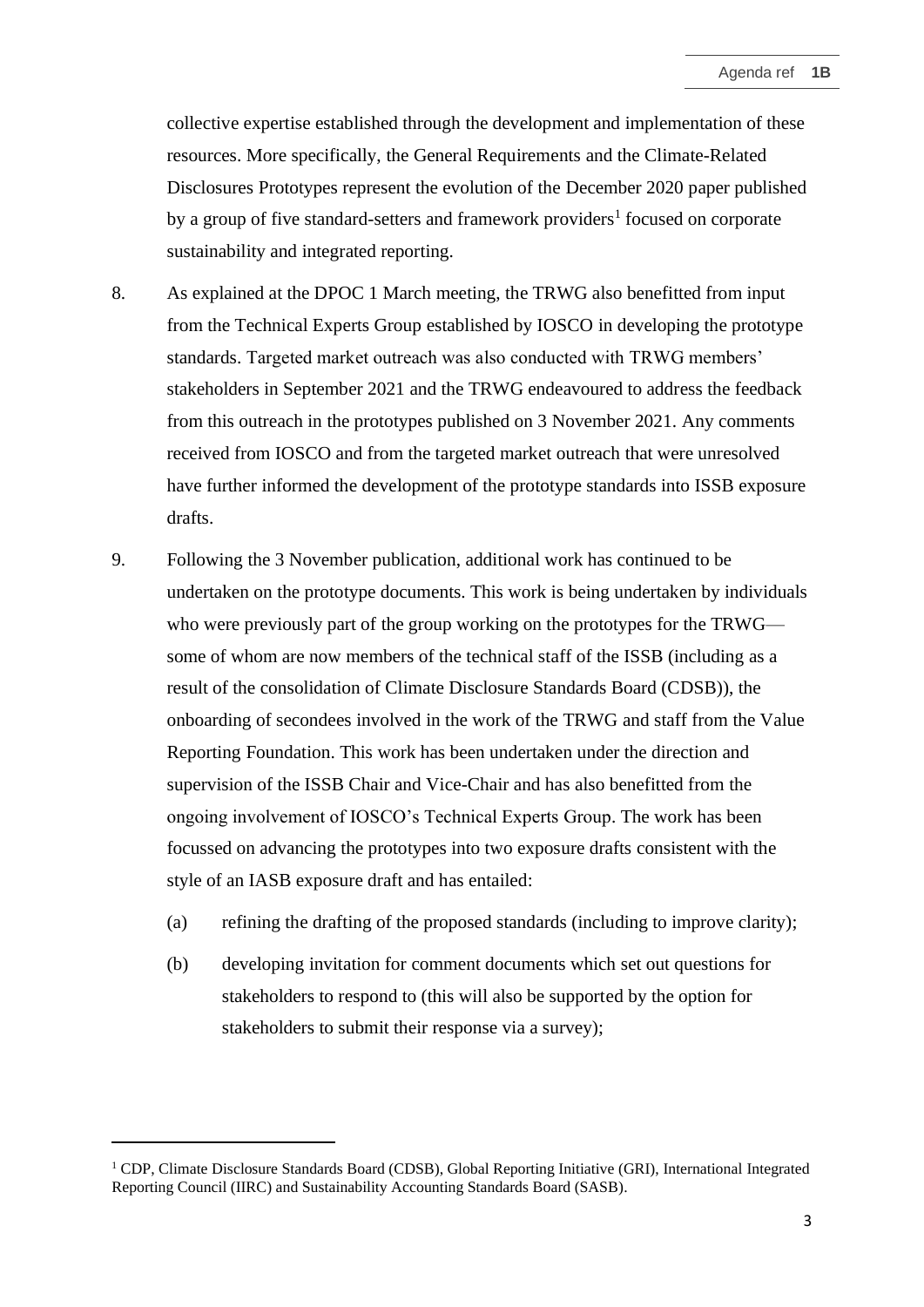- (c) developing a basis for conclusions for each exposure draft to provide stakeholders with additional context regarding the proposed standards; and
- (d) developing a staff draft of the accompanying digital Taxonomy to the exposure drafts (which would facilitate digital capture of the disclosures required by the exposure drafts).

#### *Main changes to the TRWG prototype standards*

- 10. Whilst the two exposure drafts fundamentally reflect the TRWG prototype standards, some targeted changes have been made to improve the documents for exposure.
- 11. The Climate-Related Disclosures exposure draft includes some proposals that were not included in the Climate-Related Disclosures Prototype and which introduce new or revised materials that are not taken directly from the existing materials of TRWG members. As highlighted at the 1 March DPOC meeting, the two additional areas are proposals to modify existing SASB climate-related industry specific requirements. One set of refinements is proposed to internationalise a subset of the SASB industry specific metrics and the second set of changes proposes the addition of disclosure topics and associated metrics relevant to financed emissions. The proposed internationalisation changes have been included to facilitate application of the requirements for international preparers and to seek their feedback. The financed emission proposals have been included to address identified information needs of investors and to seek their feedback.
- 12. To ensure stakeholders are aware of the most significant updates to the prototype standard, the Climate-Related Disclosures exposure draft has been structured to ensure that the proposals on internationalised metrics and metrics on financed emissions are given sufficient prominence. As these changes are proposed modifications to existing SASB Standards, the exposure draft will include marked-up text to illustrate to stakeholders where amendments to the SASB requirements are proposed.
- 13. The Climate-Related Disclosures exposure draft has also been changed to provide additional clarity and specificity in some areas relative to the prototype. For example, more detail is proposed about the way in which resilience analysis is required to be undertaken and more specific disclosures are proposed about an entity's plan to use carbon offsets to meet its emissions targets.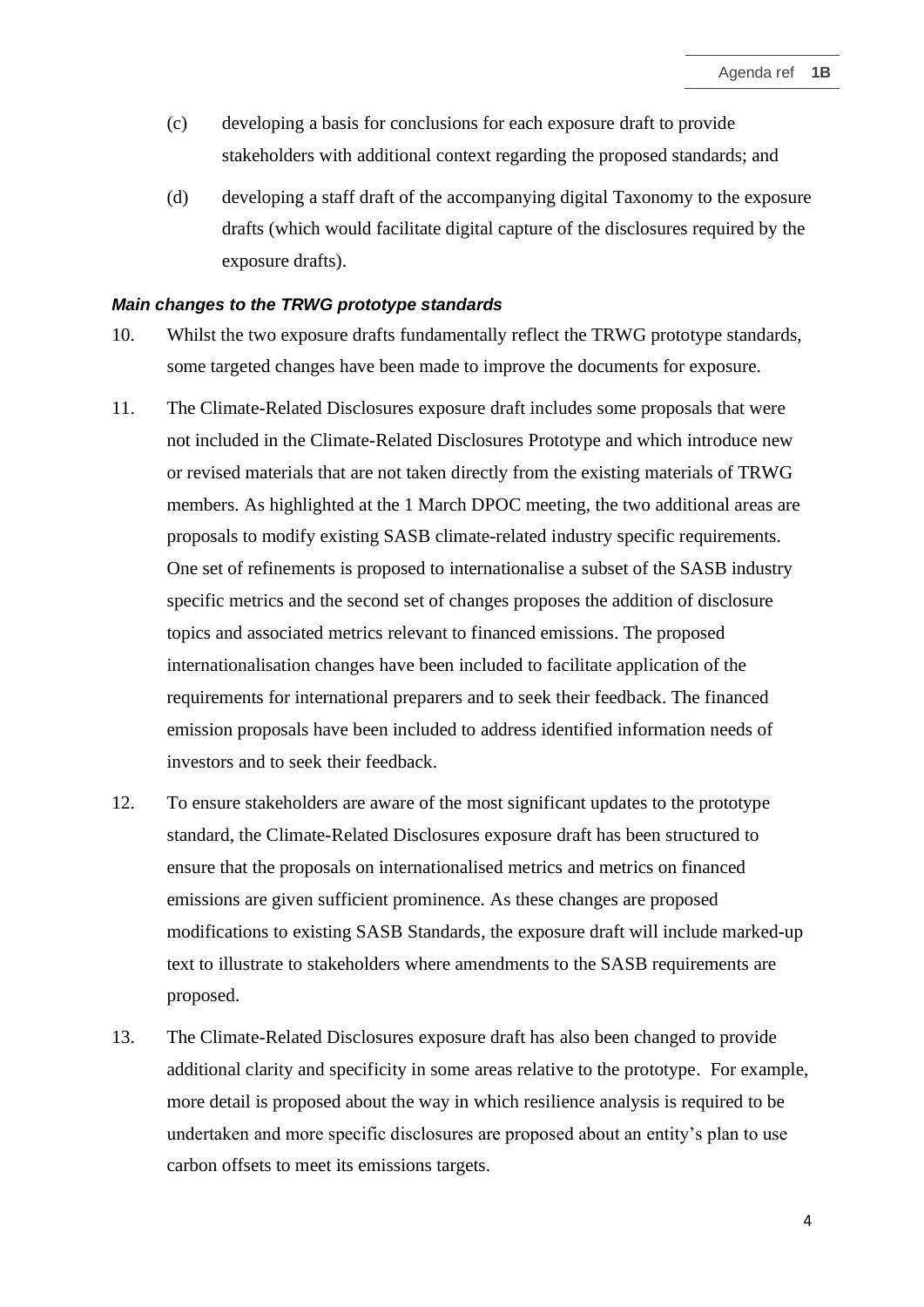- 14. Changes from the General Requirements prototype have mainly been to clarify wording in areas where the TRWG had highlighted areas for further work. The most substantive change in the General Requirements exposure draft is in relation to the guidance provided to preparers about how to prepare disclosures about sustainabilityrelated risks and opportunities in the absence of specific requirements in IFRS Sustainability Disclosure Standards (for example to report on risks other than climate initially). The prototype proposed that an entity refer to materials of other sustainability-related standard setters with an investor focus. The proposals in the exposure draft are more specific, requiring entities to consider the SASB's Standards and the CDSB requirements to identify the risks about which disclosures should be provided and in order to develop appropriate disclosures.
- 15. The areas of change from the prototypes are explained in the basis for conclusions in the exposure drafts to ensure that stakeholders are able to identify areas of change.

#### *Facilitating stakeholder engagement with the exposure drafts*

16. There is likely to be significant interest in the ISSB's initial exposure drafts. This will likely result in a significant number of responses. Therefore, the Chair and the Vice-Chair are also overseeing the development of surveys that will accompany each of the exposure drafts. The surveys are the same as the questions included in the exposure drafts. The surveys will provide stakeholders with an alternative method to respond to the consultations (the option for stakeholders to respond via a comment letter will also be provided). The Chair and Vice-Chair understand that the use of the survey technology will be beneficial in order to analyse the expected significant number of responses at the end of the consultation period.

## **Benefits of the ISSB consultation before the ISSB is quorate**

- 17. The Chair and Vice-Chair think there are two key benefits of publishing the exposure drafts prior to the ISSB becoming quorate. Namely to:
	- (a) advance standard-setting with urgency; and
	- (b) clarify scope and demonstrate interoperability with jurisdictional requirements.

## *Advancing standard-setting with urgency*

18. There is urgent need for the ISSB to deliver its initial standards with pace. This has been repeatedly highlighted in the feedback to the Trustees' consultations on sustainability-related reporting and has been reiterated by IOSCO and other key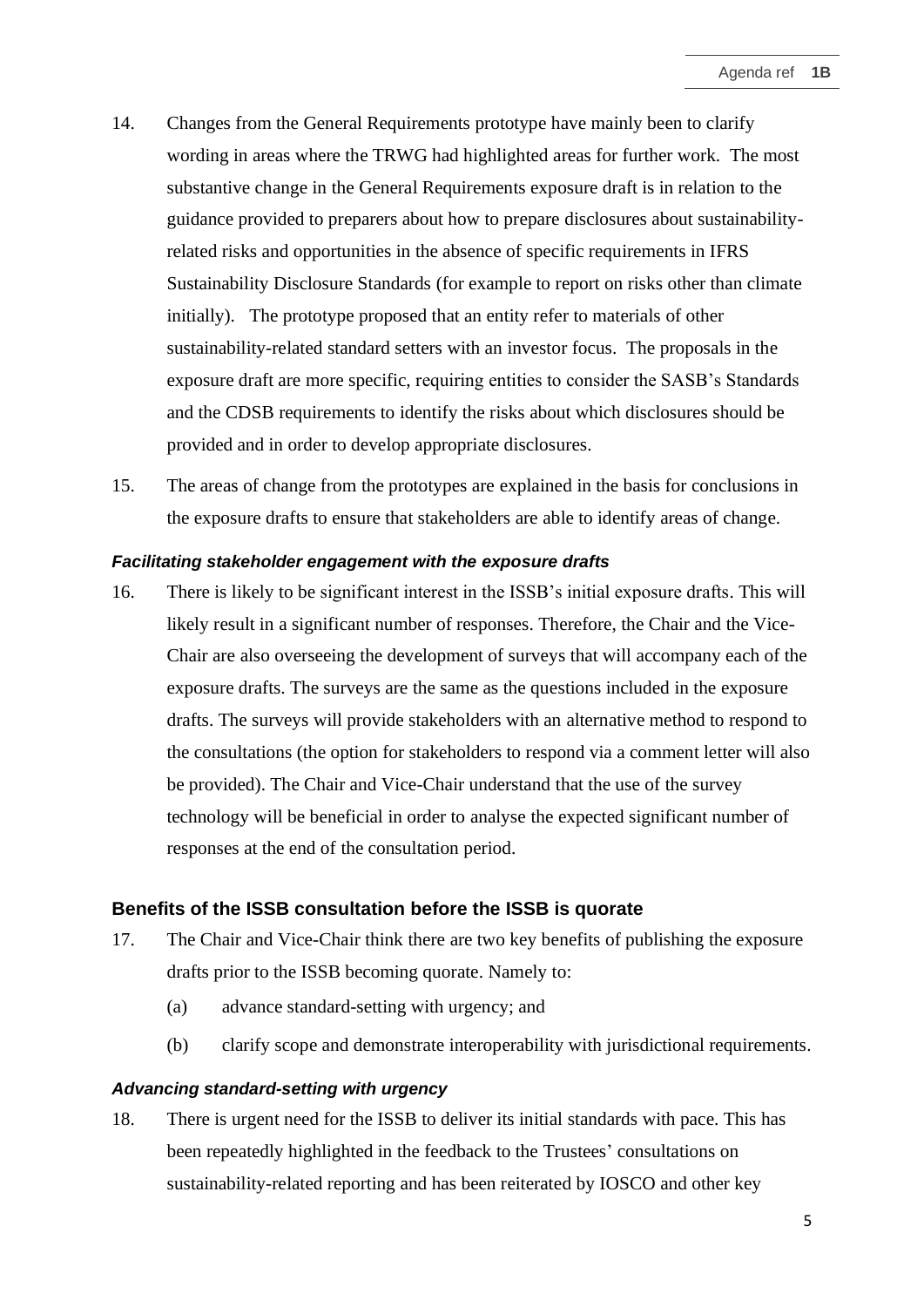stakeholders. Recognising this urgency was a key reason for the Trustees to establish the TRWG to undertake preparatory work to facilitate a 'running start' and subsequently, in the light of its work, deciding it would be appropriate as the ISSB is being established (ie as a transitionary measure) to give the ISSB Chair and Vice-Chair the ability to publish exposure drafts on General Requirements and Climate-Related Disclosures.

- 19. In establishing the TRWG, the Trustees acknowledged that the ISSB as an independent standard-setter would be entitled to choose the extent to which the TRWG's prototype documents would form the basis for an ISSB exposure draft and the extent to which it would amend those documents. However, the expectation was that the ISSB would choose to use the TRWG's work as the basis for exposure drafts without fundamental change. In the IASB's case initial deliberation for standardsetting is based upon initial staff research to determine if a reporting problem exists and if that problem needs to be rectified. This may be followed by a discussion paper to elicit public input on whether there is a need for a standard-setting project to be added to the IASB's work plan. If it is determined that the matter is significant enough for standard-setting, then the IASB develops an exposure draft to seek stakeholder input on its detailed technical position.
- 20. The development of the prototype standards by the TRWG represents the thought leadership in the area and the combination of the leading sustainability-related standards and frameworks focussed on the information needs of investors, which is supported by significant investor and preparer support for the standards/frameworks. As noted, those prototype standards have been made publicly available on the Foundation's website and many stakeholders have been able to engage with the documents in anticipation of the ISSB's first exposure drafts being based upon them.
- 21. In the light of the TRWG's work and subsequent work to develop the prototype standards into ISSB exposure drafts, the Chair and Vice-Chair believe that the draft exposure drafts provide a sound basis for a comprehensive public consultation. Given the context of the TRWG's work, they also think the exposure drafts reflect a position that at this stage they believe would be a proposal for an ISSB Sustainability Disclosure Standard supportable by the ISSB.

6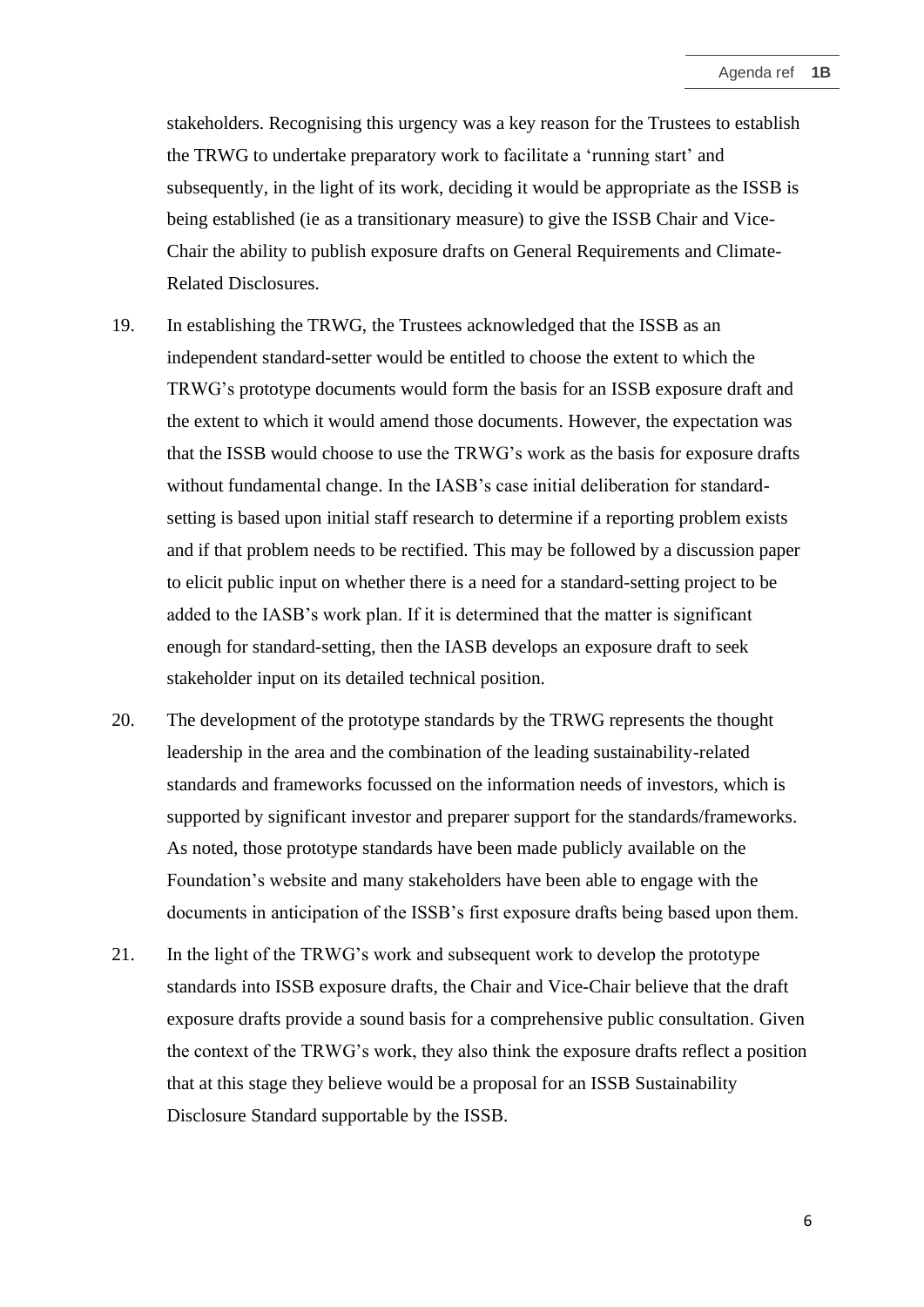- 22. Furthermore, delaying publication of the exposure drafts to allow for their deliberation by the ISSB would mean a delay of at least a quarter, given that the ISSB is expected to be quorate early in the third quarter of 2022. In practice the delay may well be significantly longer if the board were to actively debate the proposals prior to publishing an exposure draft. Given the current quality of the exposure drafts, the Chair and Vice-Chair do not believe that the benefits that might arise from deliberation by the ISSB would be substantial enough to justify missing the window of opportunity of a quarter two/three consultation. The high-quality work of the TRWG provides the ISSB with a unique opportunity to advance its work in a timely manner whilst obtaining significant stakeholder input.
- 23. It is of course important to reduce the risk of re-exposure which could lengthen the overall timetable to finalisation. Re-exposure is necessary when there is a change made in redeliberations that necessitates additional input being sought from stakeholders. To reduce the risk of this occurring, the questions included in the exposure drafts are designed to elicit responses on a broad range of issues to maximise the opportunity to obtain stakeholder feedback to inform the quorate ISSB's redeliberations.
- 24. Receiving early feedback on the proposed internationalisation of industry specific climate standards (based on SASB Standards) through the exposure draft will also provide a very useful springboard for the necessary overall internationalisation of SASB Standards. The intention is to move the remaining SASB Standards (beyond those that are climate-related) through the IFRS Foundation's due process for them to become part of the ISSB's standards over time. This will be further informed by the ISSB's initial consultation on its future work plan.

## *Clarifying scope and demonstrating interoperability*

25. Exposure at this juncture will assist in clarifying the ISSB's role regarding the type of information that its standards will require to be disclosed. This will be supported by a thorough bases for conclusions that explains the rationale for the proposals. The Chair and Vice-Chair think this clarification will be beneficial to demonstrate the significant overlap that exists between information that is to be provided to the capital markets and information to be required for multiple stakeholders.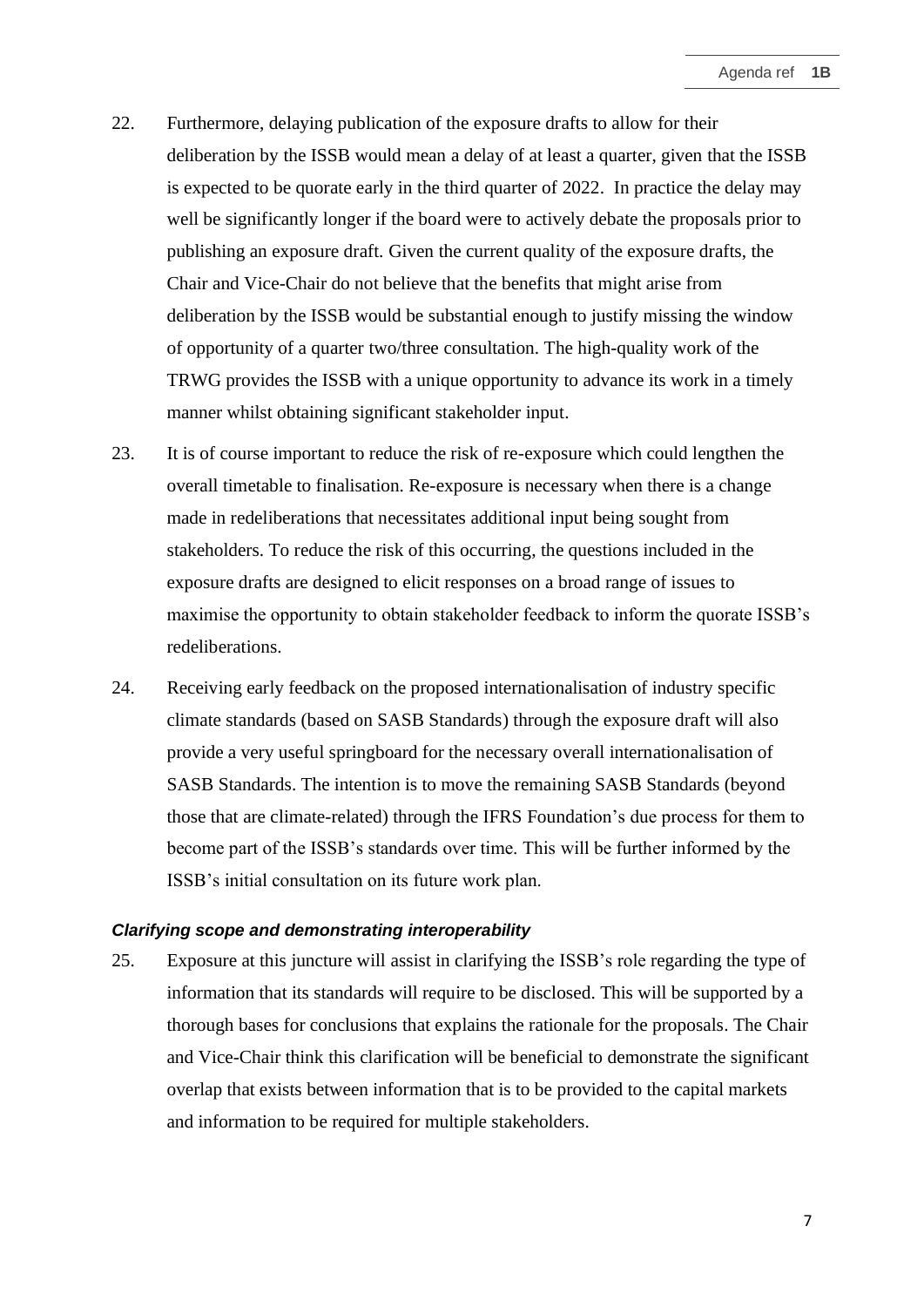- 26. The goal for ISSB is to create a comprehensive global baseline of sustainabilityrelated financial disclosures that brings further transparency and comparability in the global capital markets. On this comprehensive global baseline jurisdictions can build specific requirements relevant to their jurisdictional circumstances ensuring interoperability with IFRS Sustainability Disclosure Standards (a building-block approach). Current discussions with stakeholders and a select number of jurisdictions have highlighted that timing is critical to provide a draft of the ISSB's intended global baseline, as several jurisdictions intend to expose their own draft jurisdictional specific requirements in the coming months (for example the European Union and the United States).
- 27. The Chair and the Vice-Chair think that giving stakeholders the opportunity to review the ISSB's exposure drafts alongside jurisdictional consultations will allow stakeholders to bring fully informed and coordinated comments to each, broadly supporting interoperability. This will allow the ISSB to receive extremely valuable feedback to finalise its work.
- 28. In addition to the above, the Chair and Vice-Chair expect to launch a small working group of jurisdictions (a precursor to fully establishing the Sustainability Standards Advisory Forum) in line with the consultation period on the exposure drafts, providing a platform for engagement with jurisdictions on the exposure drafts. Specifically, regarding the European Union, it will allow the ISSB to synchronise with the EFRAG consultation and work openly with them on the interoperability of the proposed standards.

#### **Comment letter period**

- 29. The Chair and the Vice-Chair have considered the need to advance standard-setting with urgency and providing stakeholders with a sufficient period to develop and provide informed input to the ISSB on the proposals. Paragraph 6.7 of the *Due Process Handbook* sets out a minimum of 120 days for comment on an exposure draft but allows for shorter comment periods if the proposals are narrow in scope and urgent, subject to approval from the DPOC.
- 30. There is significant urgency for the ISSB to finalise its initial standards as quickly as possible and ideally in 2022. This has been reiterated by IOSCO and other major stakeholders following the Trustees' initial consultation paper on sustainability-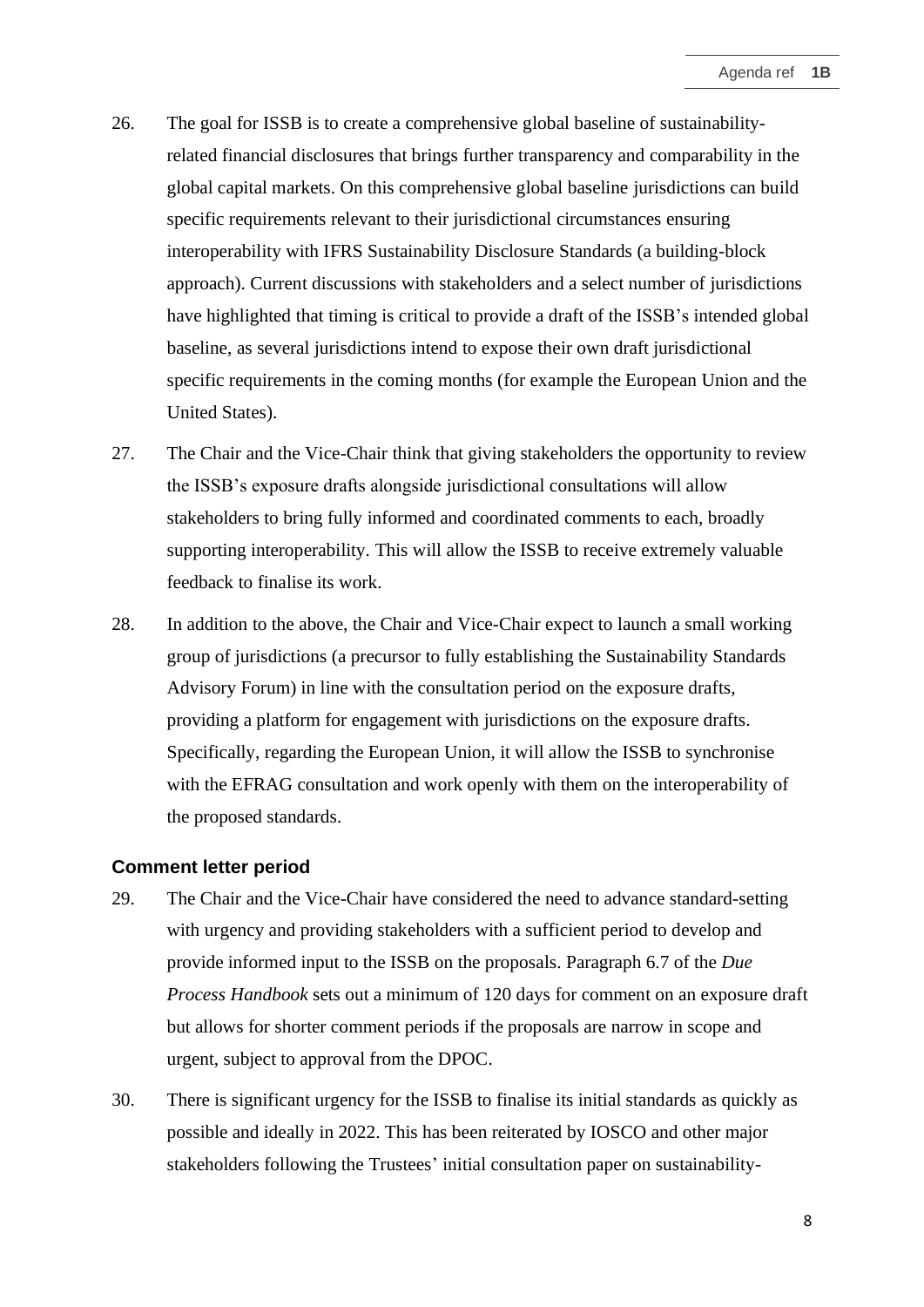related reporting. This level of urgency suggests that a comment period of less than 120 days would be appropriate. However, setting a comment period of less than 120 days presents a challenge as the proposals made in the General Requirements and Climate-Related Disclosures exposure drafts are not narrow in scope.

- 31. Some of the proposals potentially represent a significant advancement in the type of information entities may be required to disclose. For example, the General Requirements exposure draft proposes an entity disclose material information about all of the significant sustainability-related risks and opportunities to which it is exposed. That said, the Chair and Vice-Chair note that the exposure drafts are substantially based on the TRWG prototypes that have been publicly available since 3 November 2021. Therefore many stakeholders have been able engage with the documents and prepare themselves for the likely content of the ISSB's initial exposure drafts.
- 32. Some stakeholders have expressed concern that a shorter comment period may impact the quality of the feedback the ISSB will receive. For example, some stakeholders have explained that a comment period of less than 120 days may cause difficulties for the proposals to be thoroughly translated and considered in detail in some jurisdictions. The Chair and the Vice-Chair recognise the importance of having the exposure drafts translated across multiple languages and considered in detail across jurisdictions allowing for truly global input into the process.
- 33. In the last few years, the DPOC has approved comment periods of less than 120 days, although for proposals that were typically narrower in scope. However, in 2009, responding to calls for urgency that are not dissimilar to now, the IASB exposed the new Classification and Measurement requirements of IFRS 9 *Financial Instruments* for 60 days.
- 34. The Chair and the Vice-Chair intend to publish the exposure drafts at the end of March. A 90-day consultation period would therefore close at the end of June. This would allow ISSB staff to start detailed analysis of the feedback enabling ISSB deliberations to start early in the third quarter of 2022. Thus the analysis should be ready for when there is a quorate board.
- 35. One way to balance the considerations on the length of the comment period could be to set a comment period of 90 days but to monitor whether the comment period should